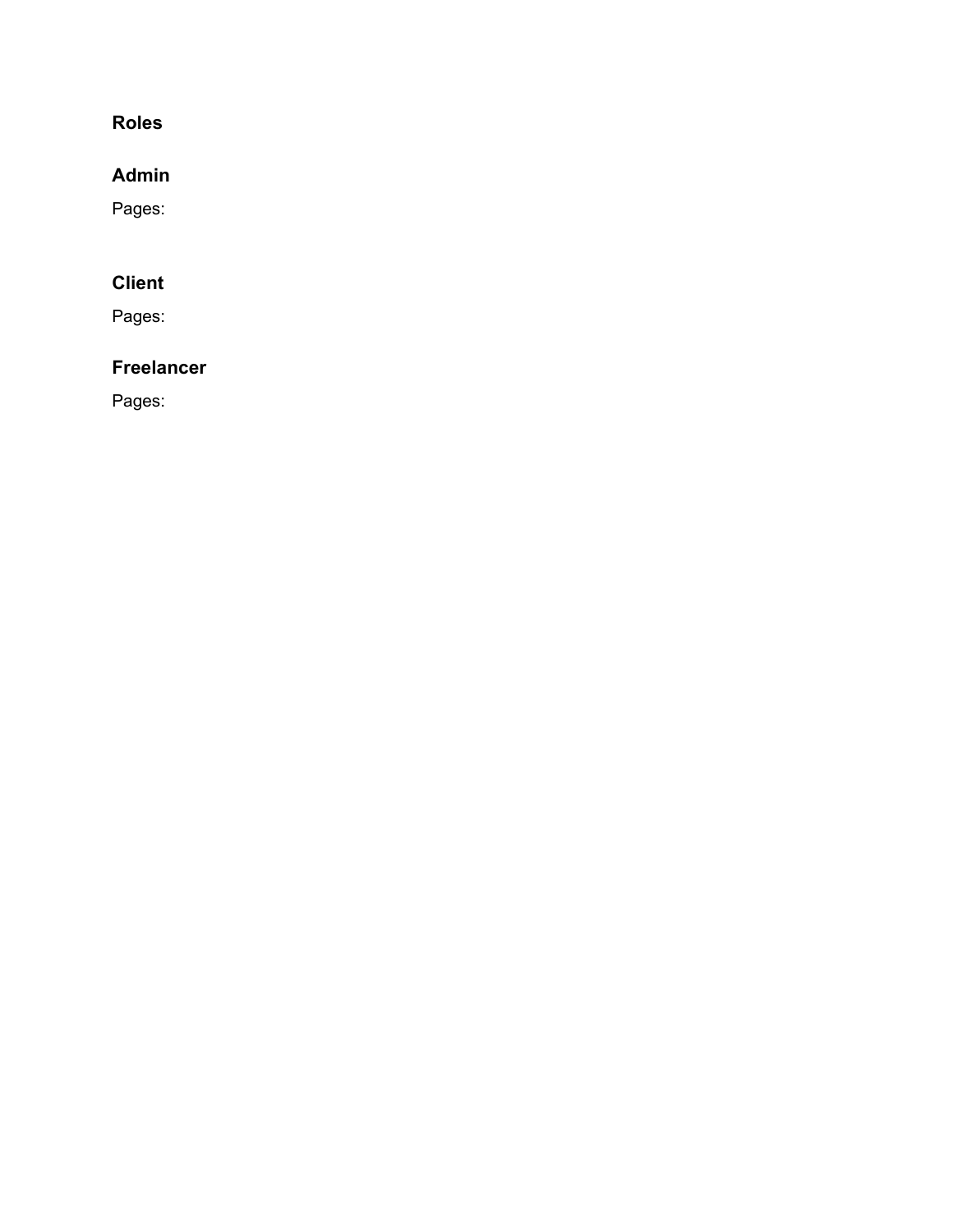#### **User stories**

As a **Client**, I should be able to

- Register on the portal so that I can create my profile;
- Sign in on the portal so that I can use all the features available to me;
- Restore my password in case I forgot it;
- Edit my profile information so that I can keep it updated;
- View home page so that I can see what is service about and how I can use it;
- Post a job proposition so that I can show whom I'm searching for;
- View job proposition preview so that I can see how the freelancers will see my job proposition;
- Use a search so that I can find an employee that I need;
- View search results so that I can see available freelancers that match with my search criteria;
- View detailed information about the freelancer so that I can see their whole profile information;
- View freelancers portfolio so that I can see the works that freelancers already worked on;
- Hire freelancers so that I can start work with them;
- Chat with freelancers so that I can communicate with them;
- Create a brief for my project so that I can describe my needs and vision of my project;
- See the brief preview so that I can see how the freelancers will see my brief;
- View and manage the list of the projects that I created so that I can keep it updated;
- View and manage the list of my briefs so that I can keep it updated;
- Pay freelancers for the work;

#### As a **Freelancer**, I should be able to:

- Register on the portal so that I can create my profile;
- Sign in to the platform so that I can use all the features available to me;
- Restore my password in case I forgot it;
- Edit my profile information so that I can keep it updated;
- Edit my portfolio so that I can keep it updated;
- Withdraw money that I earn for my work;
- View home page so that I can see what is service about and how I can use it;
- Search for the projects so that I can find the work I'm interested in;
- View details about the job/project;
- View briefs in case they are added to the projects;
- Apply to job proposition/project;
- Use chat to communicate with the employee;
- View the list of the job propositions/projects that I apply for;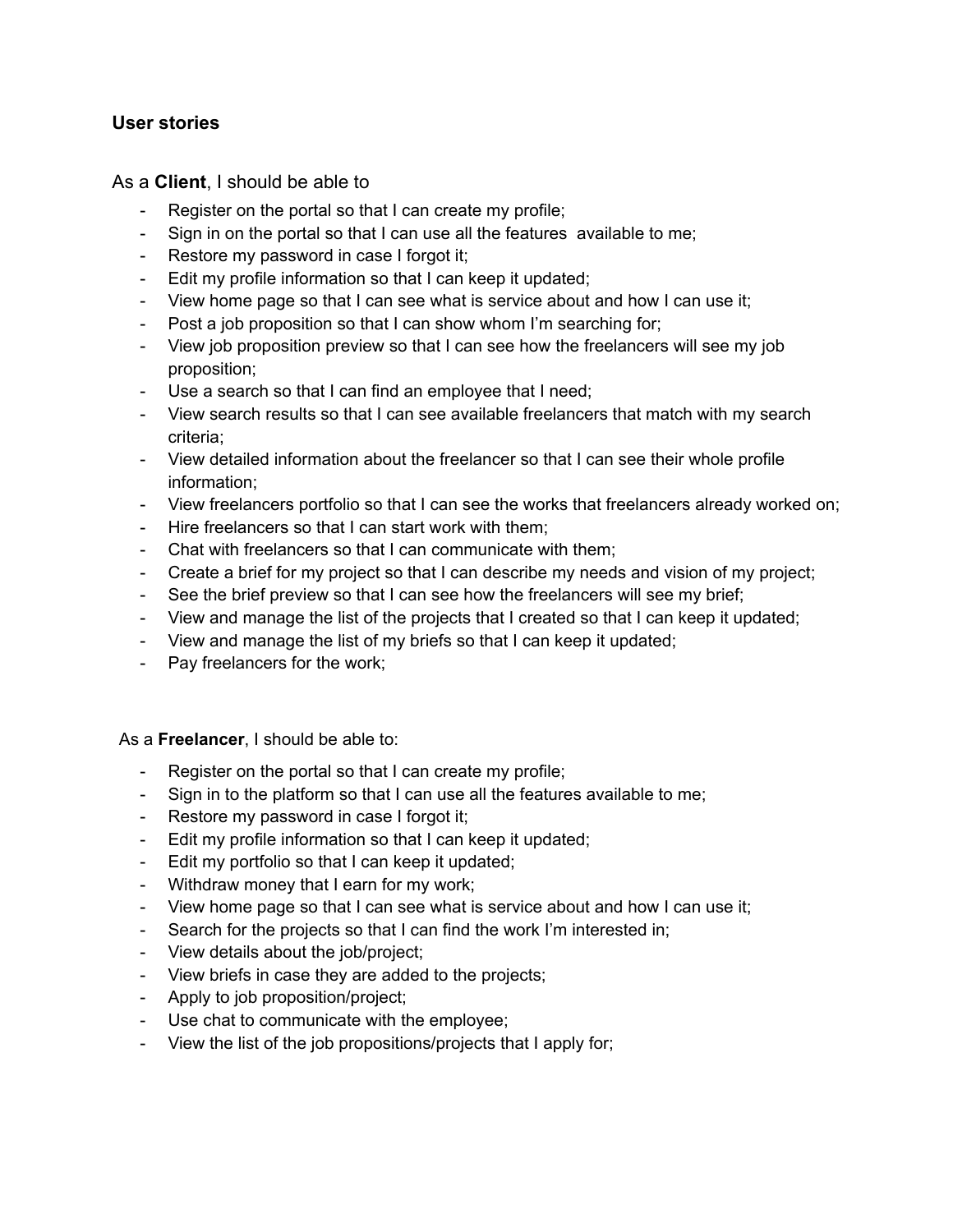As an **Admin**, I should be able to:

- Sign in to the platform, so I can use all the features available to me;
- Restore password in case I forgot it;
- View the list of the users;
- Manage users (manage their accesses, delete them or block);
- View statistics information;
- Send emails to users;